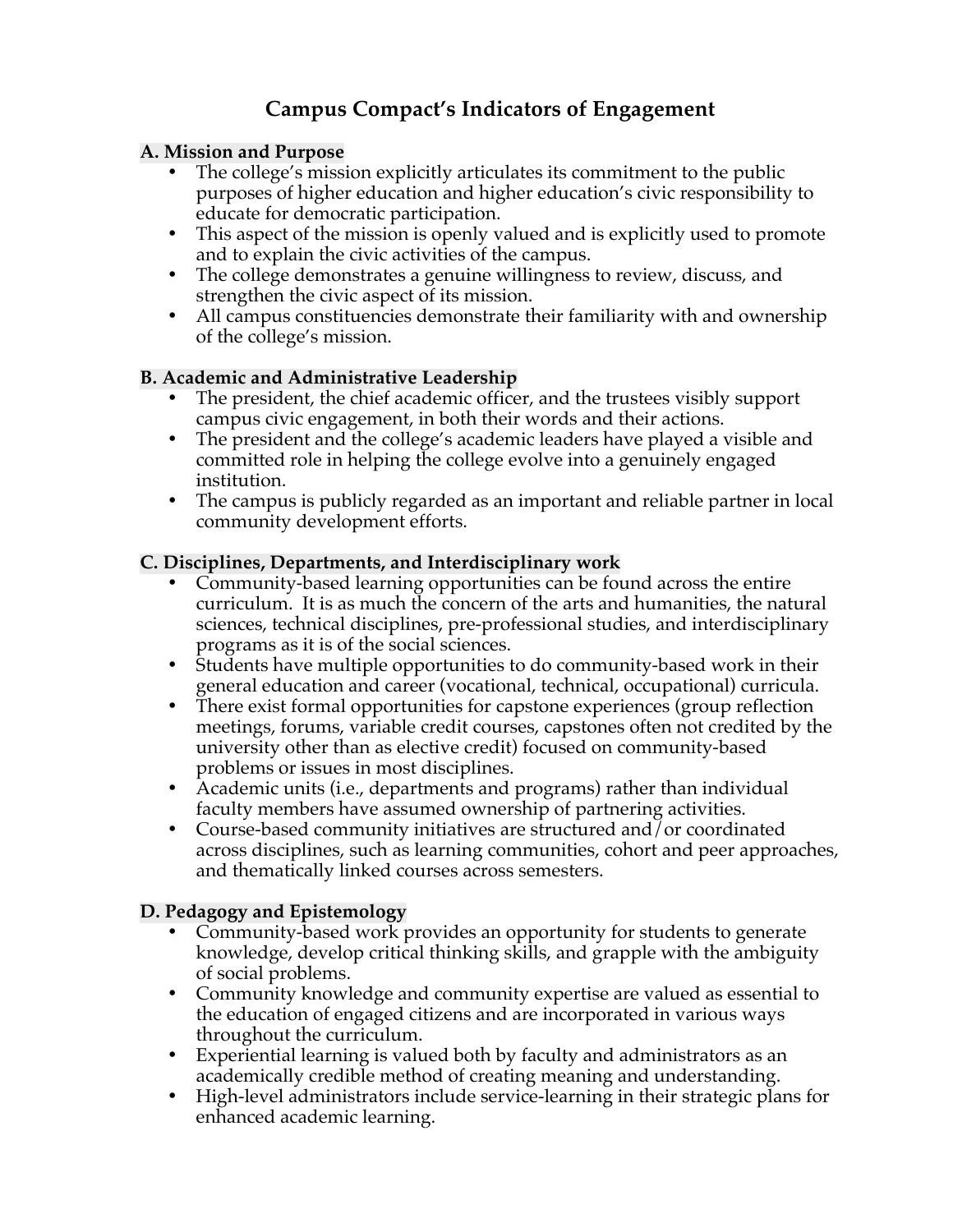• Students are formally introduced to the concepts and skills necessary for community-based work early on in their academic careers.

## **E. Faculty Development**

- The college regularly provides faculty with in-house opportunities to become familiar with teaching methods and practices related to service-learning.
- Mechanisms have been developed to help faculty mentor and support each other in learning to design and implement service-learning courses.
- To enhance their ability to offer quality service-learning courses, faculty have access to curriculum development grants, reductions in teaching loads, and/or travel grants to attend regional and national conferences focused on engaged work.

## **F. Faculty Roles and Rewards**

- The college's tenure, promotion, and/or retention guidelines reflect a range of scholarly activities such as those proposed by Ernest Boyer (1990).
- Faculty data forms, annual reports, and mandatory evaluations all include sections related to civic engagement, professional service, and/or other forms of academically based public work.
- The college explicitly encourages academic departments to include as criteria in their faculty recruiting efforts community-based interests and experience.

## **G. Enabling Mechanisms**

- The college maintains a centralized office committed to community-based teaching and learning, and clearly aligned with academic affairs.
- The college has developed a full range of forms and procedures that allow it to organize and document community-based work.
- Faculty and students are kept well informed of the resources available to support community-based work. These resources are effectively included in all faculty and student orientation programs.
- The college recognizes the unusual demands created by work in the community and attempts to provide flexible scheduling options for faculty and students.
- The college recognizes that course content can be delivered in many ways and allows faculty sufficient freedom to utilize community-based strategies
- The college recruits and trains student leaders to work with faculty and community partners.

# **H. Internal Resource Allocation**

- Adequate funding is provided to support, enhance, and deepen involvement by faculty, students, and staff in community-based work.
- The college regularly draws upon already existing resources to strengthen engagement activities. Such activities are seen as priorities in the allocation of those resources.
- The college provides sufficient long-term staffing for all core partnerships and engagement activities. It also provides adequate office space for that staff to do its work.